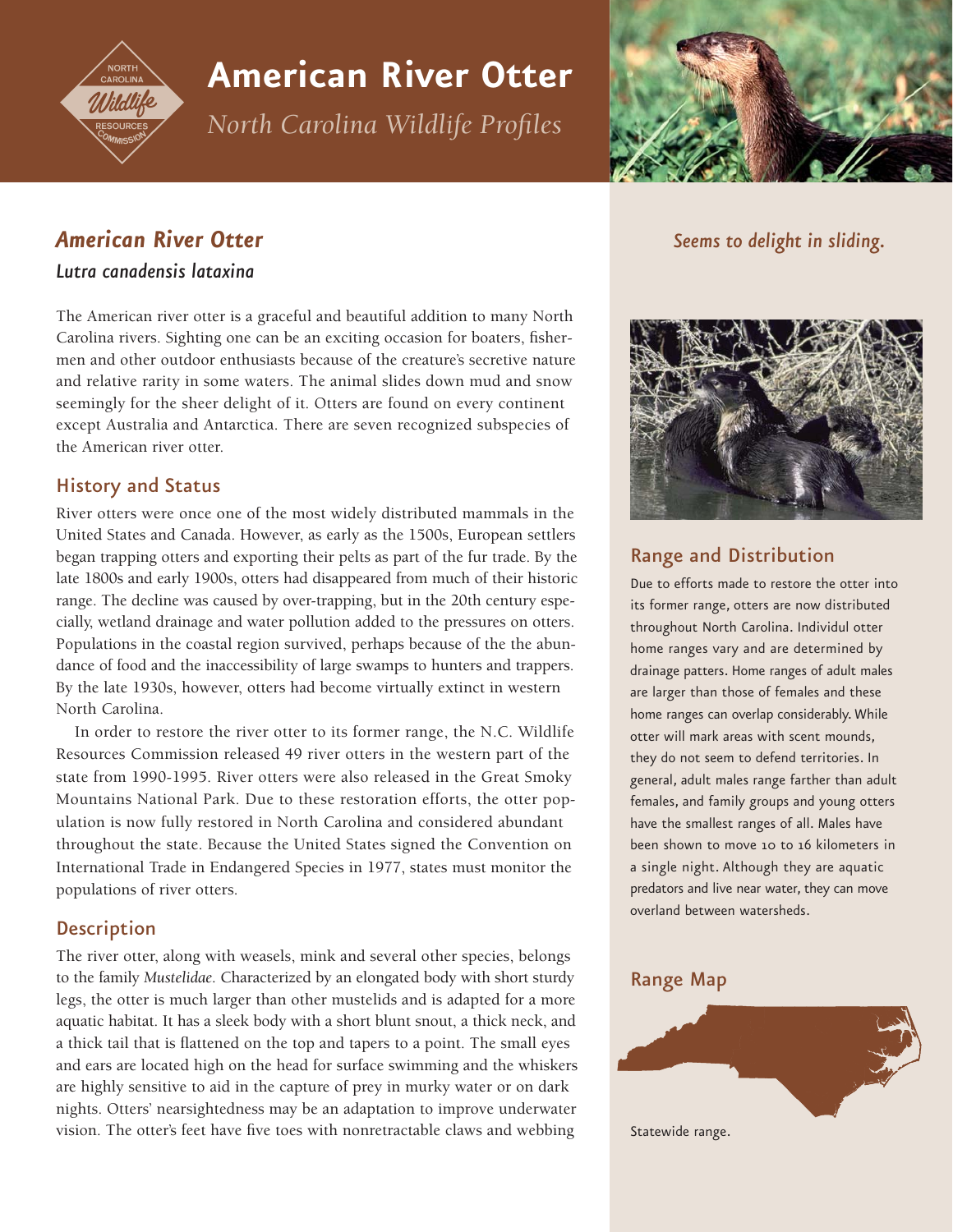between each toe. The heel pads on the hind feet are adapted to provide better traction on slippery surfaces.

The waterproof fur is short and dense. It is generally dark brown with light brown coloring under the neck, chest and stomach. Otters are excellent swimmers and are able to swim forward or backward. They often tread water to look and listen to their surroundings.



### Habitat and Habits

Otters are aquatic predators. They can live in a variety of marine and fresh-water habitats ranging from warm, slow-moving coastal streams and marshes to cold and rapidly moving mountain streams. Otters feed primarily on fish and cray fish, but also consume crabs, amphibians and a variety of other aquatic prey species. Dens are often bank burrows vacated by other animals, but may also be located in log jams, natural cavities, or thick vegetation.

Otters are active year-round and are generally nocturnal, but may occasionally be seen in daylight hours, especially in undisturbed areas. Bands consisting of 5 to 10 adult otters are occasionally observed, and two or more otters have been known to hunt cooperatively by herding fish.

### People Interactions

River otters are abundant throughout North Carolina and can be harvested during the open trapping season. River otters are considered an important furbearer species; their pelts are highly valued. River otters are important predators; they can reduce undesirable fish populations that compete for food with cold-water game fish.

Due to their curious nature and their near-sightedness, it is not uncommon for otters to approach a boat or a person on shore. Because the otter's primary diet includes fish and crayfish, they can cause damage at commercial crayfish, fish, and baitfish operations.



### **Wild Facts**

**Classification** Class: Mammalia Order: Carnivora

#### **Average Size**

Length: 3-4 ft. Weight: 11-23 lbs. Males are usually about 17 percent larger than females.

#### **Food**

Fish, crayfish, crabs, amphibians.

#### **Breeding**

Otters are generally promiscuous. They are sexually mature in two years, although males may not successfully breed until they are 5-7 years old. Adults breed in the spring.

#### **Young**

Called pups. Pups may be born over a year after breeding because of a feature called "delayed implantation." The average litter contains 2-3 pups weighing 4-6 ounces. Pups are born fully furred. They are weaned in three months and remain with the mother for almost a year. Adult males do not help with the rearing of young and are not considered to be part of the family group. The young disperse when they are about 8 months old but siblings may remain together for several more months.

**Life Expectancy** 10-15 years